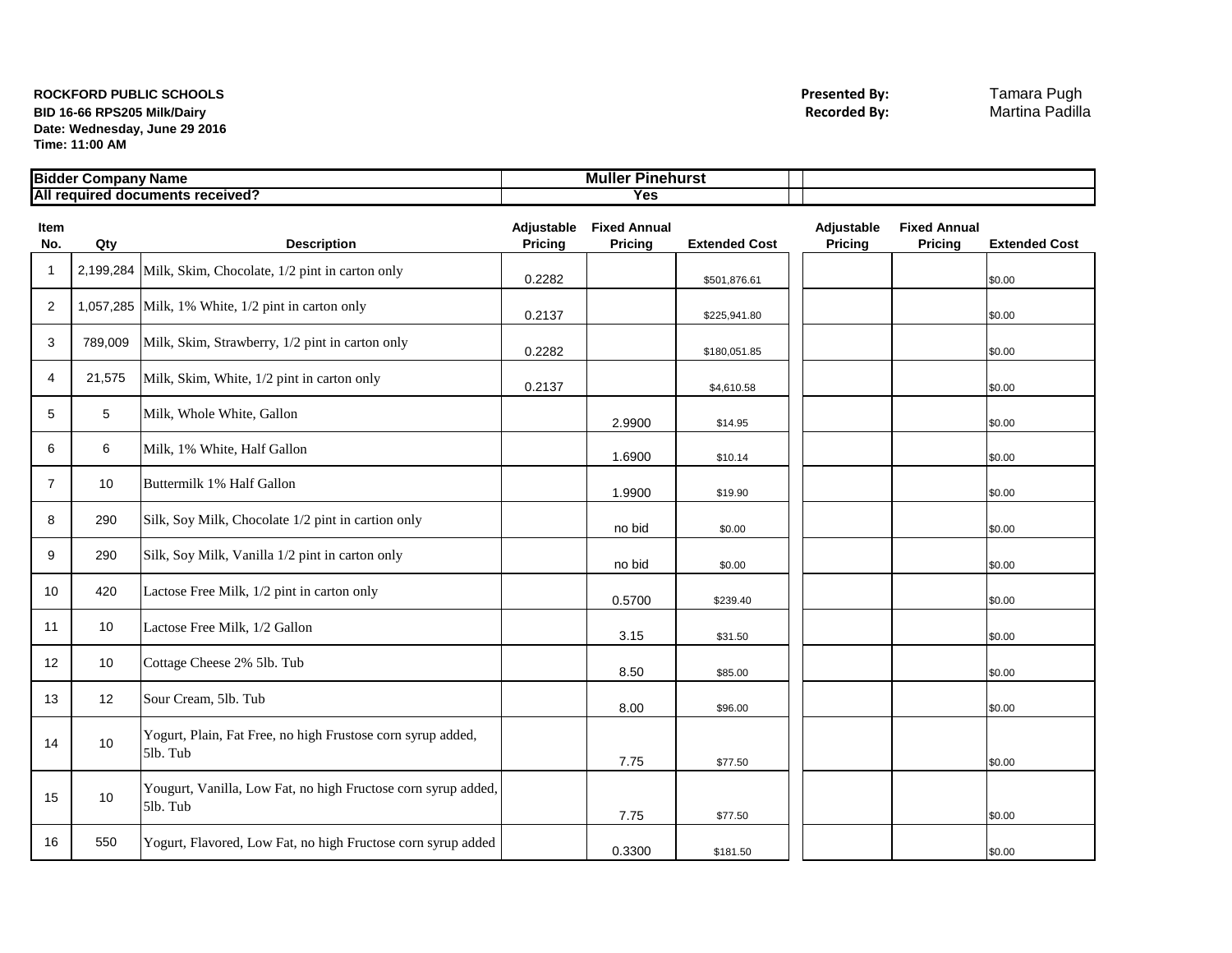## **ROCKFORD PUBLIC SCHOOLS Presented By:** Tamara Pugh **BID 16-66 RPS205 Milk/Dairy Date: Wednesday, June 29 2016 Time: 11:00 AM**

| <b>Bidde</b><br>Company Name               | Mulle<br>'inehurs'<br>. |  |
|--------------------------------------------|-------------------------|--|
| All<br>l documents received?<br>' reauireo | Yes                     |  |

| <b>Item</b><br>No. | Qty            | <b>Description</b>                                                                                                                                            | Pricing | Adjustable Fixed Annual<br>Pricing | <b>Extended Cost</b> | Adjustable<br>Pricing | <b>Fixed Annual</b><br><b>Pricing</b> | <b>Extended Cost</b> |
|--------------------|----------------|---------------------------------------------------------------------------------------------------------------------------------------------------------------|---------|------------------------------------|----------------------|-----------------------|---------------------------------------|----------------------|
| 17                 | 70             | Cream Cheese, Plain IW, Case/100 1 oz.                                                                                                                        |         | no bid                             | \$0.00               |                       |                                       | \$0.00               |
| 18                 | 70             | Cream Cheese, Strawberry IW, Case/100 1oz.                                                                                                                    |         | no bid                             | \$0.00               |                       |                                       | \$0.00               |
| 19                 | 10             | Cream Cheese, Plain, 3lb. Loaf                                                                                                                                |         | no bid                             | \$0.00               |                       |                                       | \$0.00               |
| 20                 | 900            | Eggs, Fresh, Large, Grade A, Carton of 1 dozen                                                                                                                |         | no bid                             | \$0.00               |                       |                                       | \$0.00               |
| 21                 | 4              | Eggs, hard-cooked, peeled, Grade A, size medium to large,<br>packed in plastic pail w/plastic liner in a brine solution, 10lb.<br>Pail, approximately 90 eggs |         | no bid                             | \$0.00               |                       |                                       | \$0.00               |
| 22                 | 150            | Butter, Unsalted, Grade AA, solid table grade parchment<br>wrapped bricks, Brick of 1lb.                                                                      |         | no bid                             | \$0.00               |                       |                                       | \$0.00               |
| 23                 | 200            | Butter, Salted, Grade AA, solid table grade parchment wrapped<br>bricks, Brick of 1lb.                                                                        |         | no bid                             | \$0.00               |                       |                                       | \$0.00               |
| 24                 | 10             | Ice Cream Cups, Vanilla, Strawberry, Chocolate, must include<br>one wrapped wooded spoon per cup, Box 24.3 oz.                                                |         | no bid                             | \$0.00               |                       |                                       | \$0.00               |
| 25                 | 10             | Sherbert Cups, various flavors, must include one wrapped<br>wooden spoon per cup, Box 24.3 oz.                                                                |         | no bid                             | \$0.00               |                       |                                       | \$0.00               |
| 26                 | 55,000         | Juice, 100% Orange & Apple no added sugar or high fructose<br>corn syrup, 4 fluid oz., 1/2 cup                                                                |         | 0.3900                             | \$21,450.00          |                       |                                       | \$0.00               |
| 27                 | $\overline{2}$ | Ice Cream Sandwiches, Box/24                                                                                                                                  |         | no bid                             | \$0.00               |                       |                                       | \$0.00               |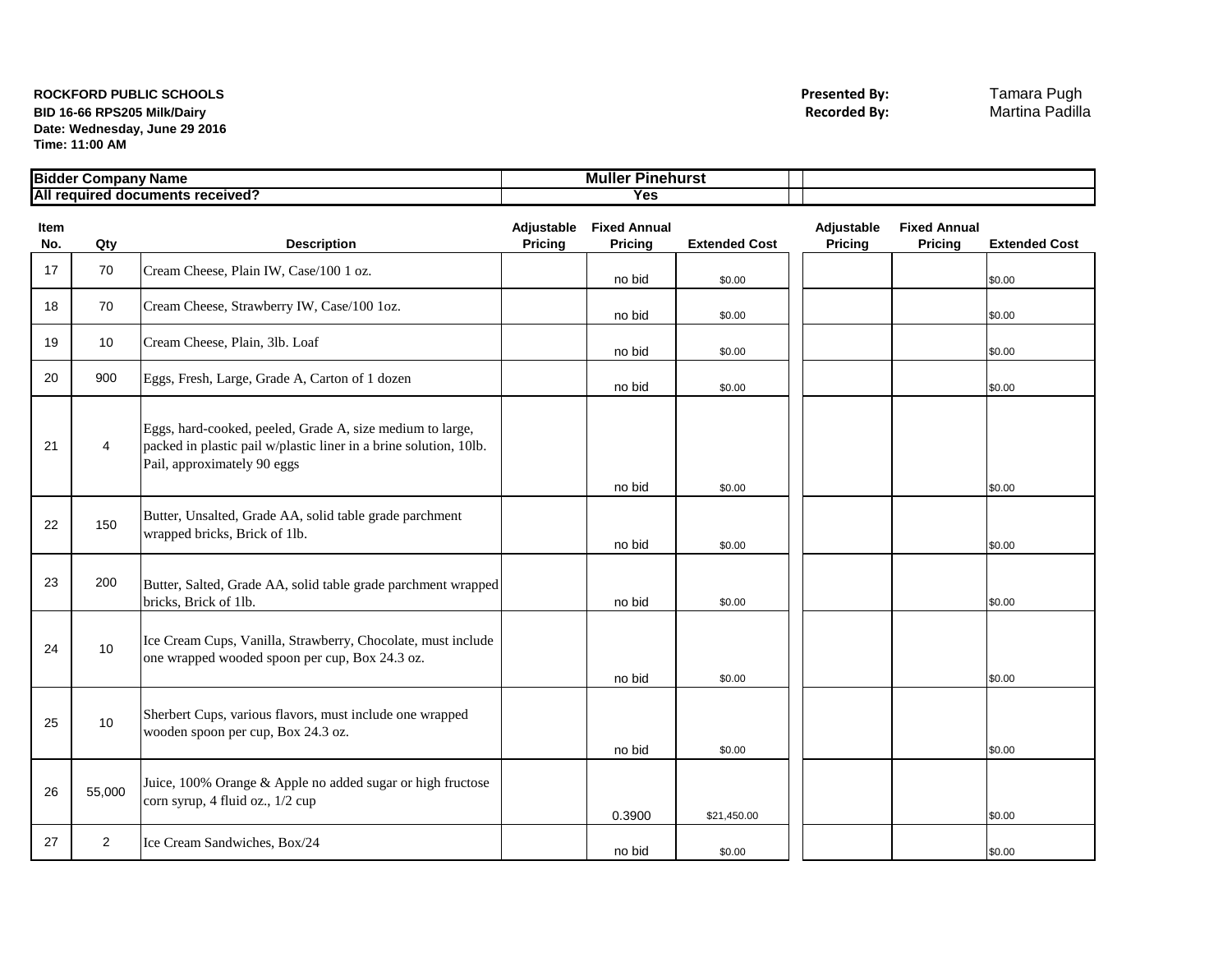## **BID 16-66 RPS205 Milk/Dairy Date: Wednesday, June 29 2016 Time: 11:00 AM**

|             | <b>Bidder Company Name</b> | All required documents received? |                              | <b>Muller Pinehurst</b><br>Yes |                      |                       |                                |                      |
|-------------|----------------------------|----------------------------------|------------------------------|--------------------------------|----------------------|-----------------------|--------------------------------|----------------------|
| Item<br>No. | Qtv                        | <b>Description</b>               | Adjustable<br><b>Pricina</b> | <b>Fixed Annual</b><br>Pricina | <b>Extended Cost</b> | Adjustable<br>Pricina | <b>Fixed Annual</b><br>Pricina | <b>Extended Cost</b> |
| 28          |                            | Fudge Bars, Box/24               |                              | no bic                         | \$0.00               |                       |                                | \$0.00               |

**TOTAL COST \$934,764.23 \$0.00**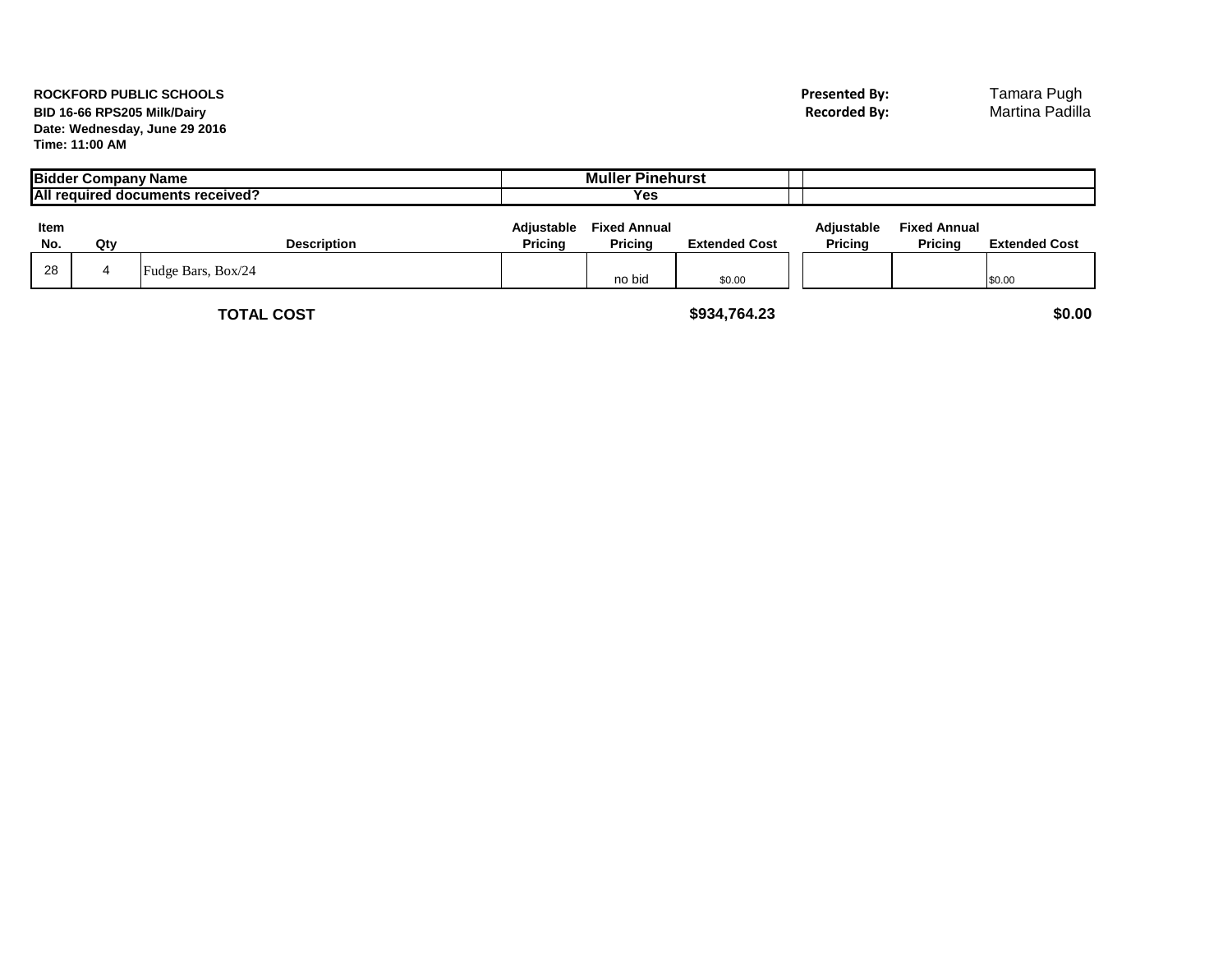## **ROCKFORD PUBLIC SCHOOLS Presented By:** Tamara Pugh **BID 16-66 RPS205 Milk/Dairy Date: Wednesday, June 29 2016 Time: 11:00 AM**

|      | <b>Bidder Company Name</b> |                                  |            | <b>Muller Pinehurst</b> |                      |                   |                     |                      |
|------|----------------------------|----------------------------------|------------|-------------------------|----------------------|-------------------|---------------------|----------------------|
|      |                            | All required documents received? |            | Yes                     |                      |                   |                     |                      |
| Item |                            |                                  | Adiustable | <b>Fixed Annual</b>     |                      | <b>Adiustable</b> | <b>Fixed Annual</b> |                      |
| No.  | Qtv                        | <b>Description</b>               | Pricing    | Pricina                 | <b>Extended Cost</b> | <b>Pricing</b>    | <b>Pricing</b>      | <b>Extended Cost</b> |

**line 11, 1/2 gallon @ qty of 10 not gallon @ qty of 5**